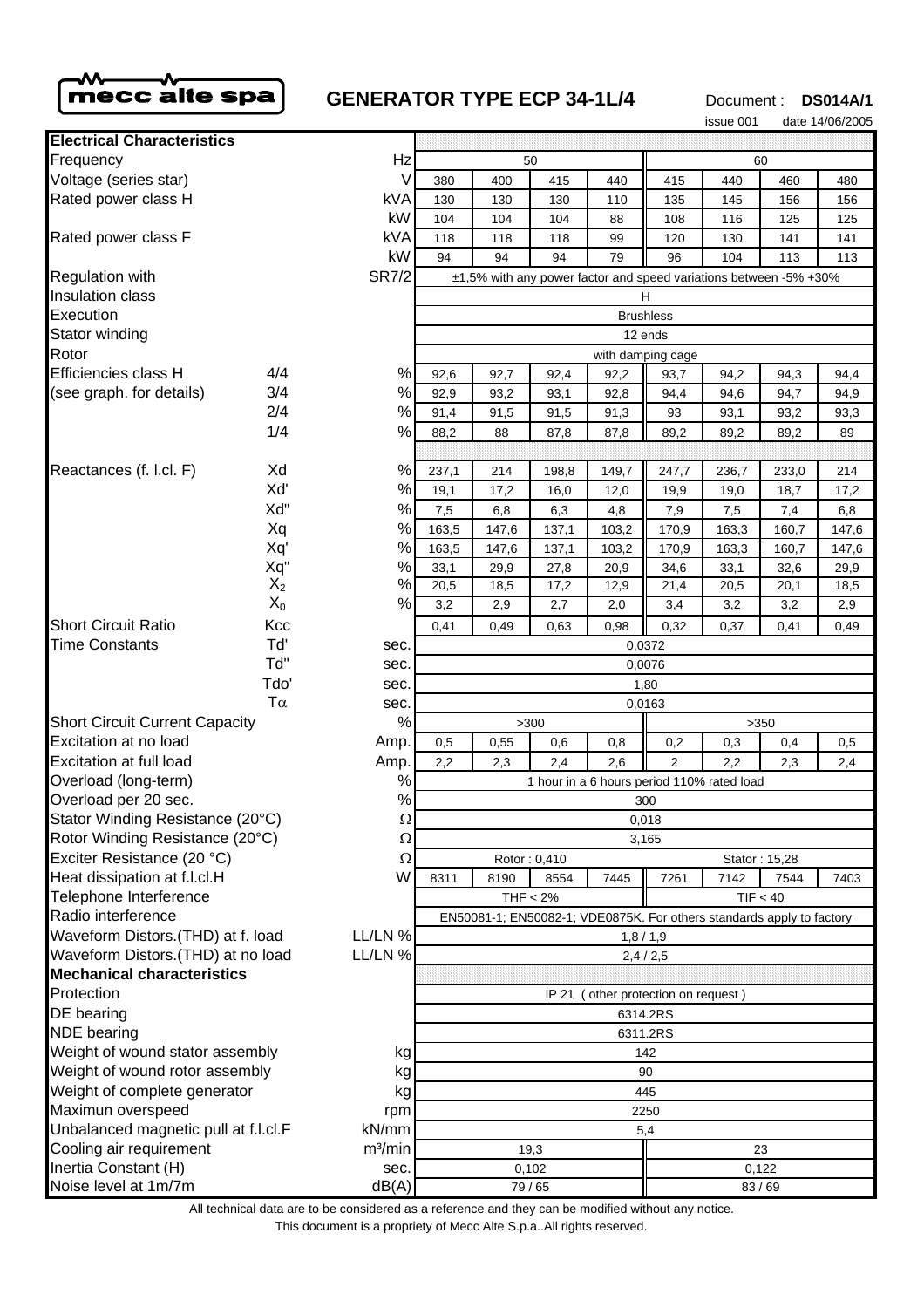### **GENERATOR TYPE ECP 34-1L/4**

#### Document : **DS014A/2**

issue 000 date : 14/06/05



This document is a propriety of Mecc Alte S.p.a.. All rights reserved.

TTTT

 $\top$   $\top$ 

 $\pm$ 

 $0,001$  0,01 0,1 1 1 10

Seconds

∓

TTI H

l Titl H

Ш

1

10

100

**Symmetrical** 

Amperes

1000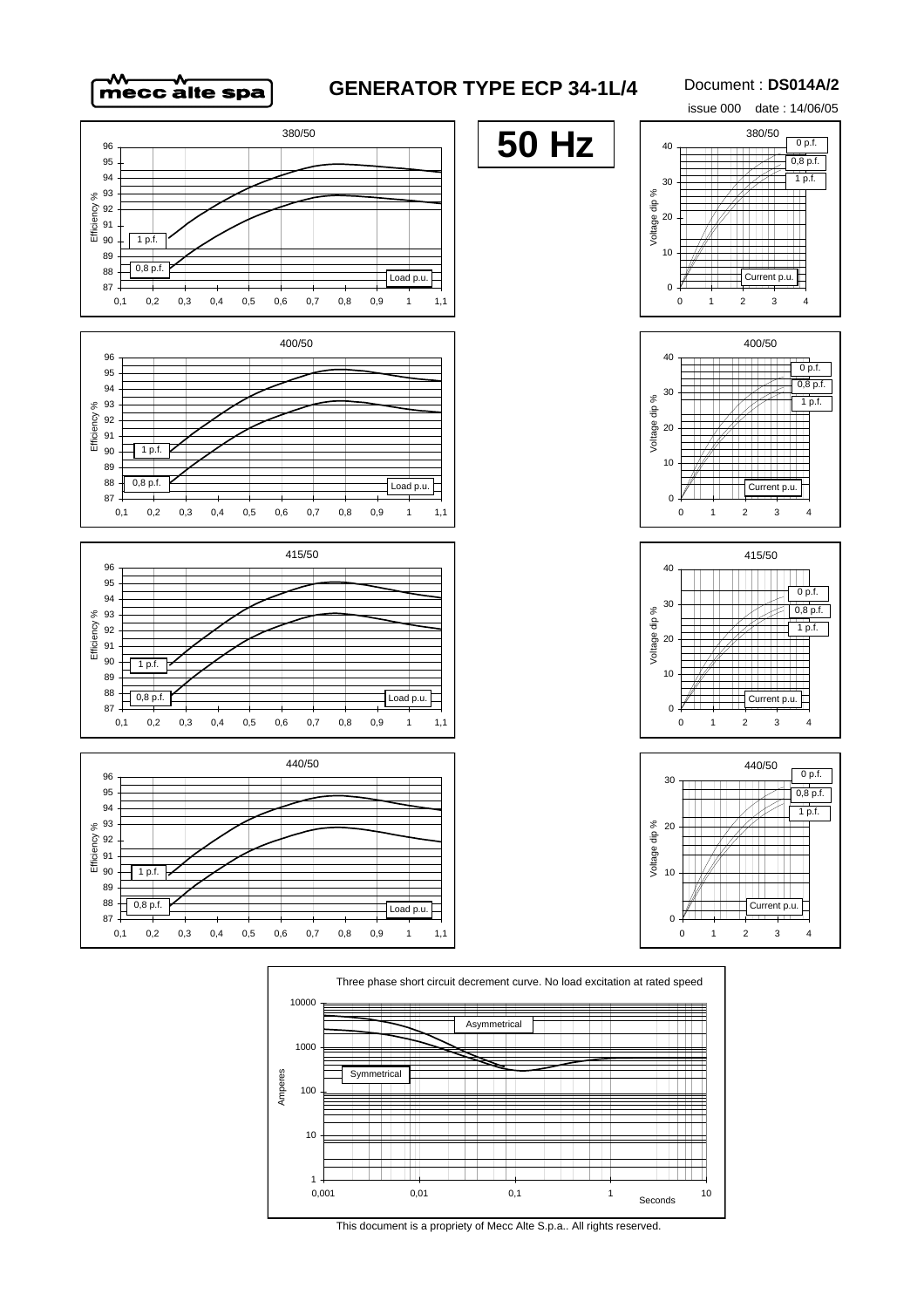## **GENERATOR TYPE ECP 34-1L/4**

#### Document : **DS014A/3**







TTTT

 $\top$   $\top$ 

 $0,001$  0,01 0,1 1  $0,001$  10

Seconds

 $\top$ 

ШT  $\blacksquare$ 

l Titl 

Ш

1

10

100

**Symmetrical** 

<u> 1999 - 1999 - 1999 - 1999 - 1999 - 1999 - 1999 - 1999 - 1999 - 1999 - 1999 - 1999 - 1999 - 1999 - 1999 - 199</u>

Amperes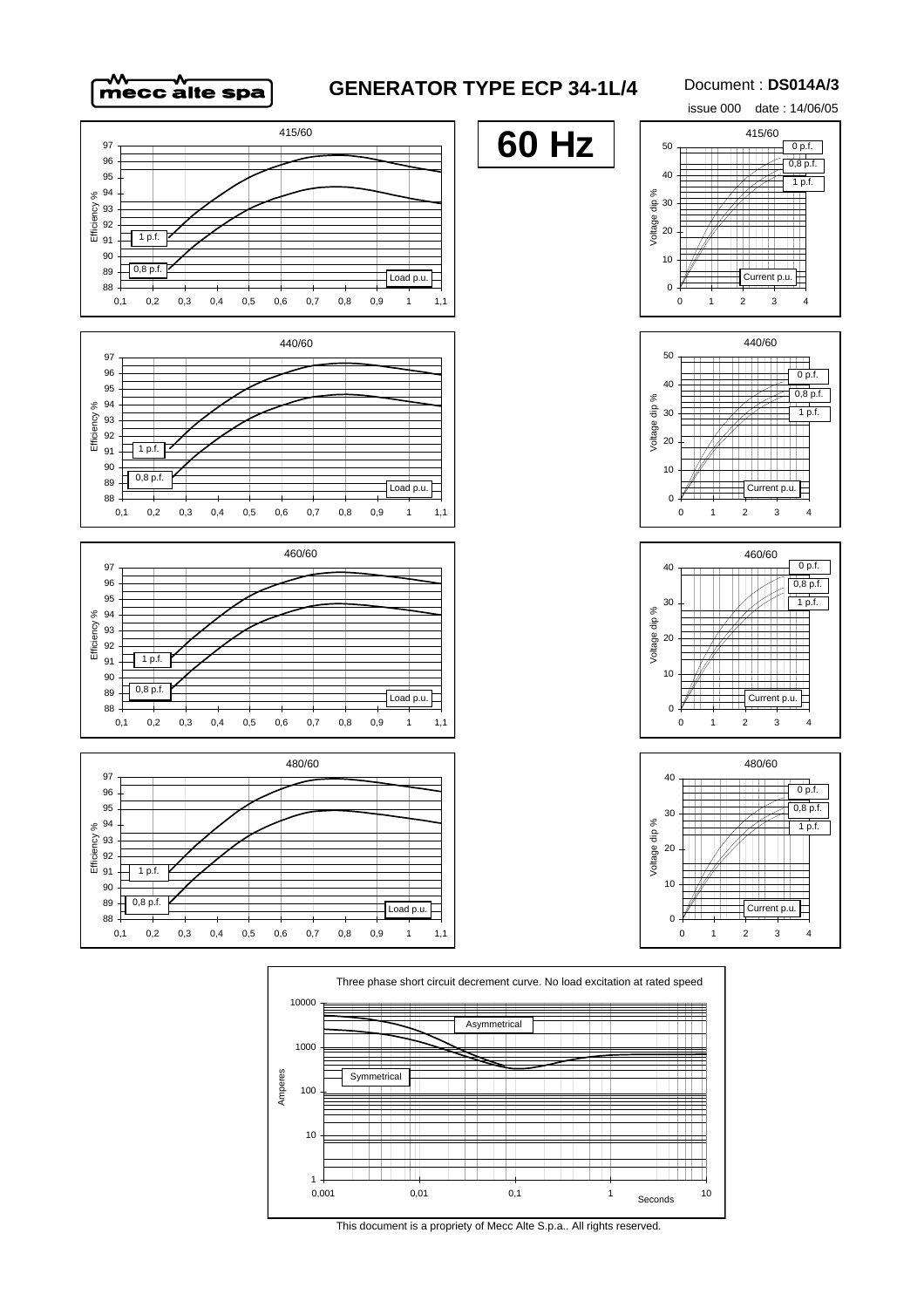